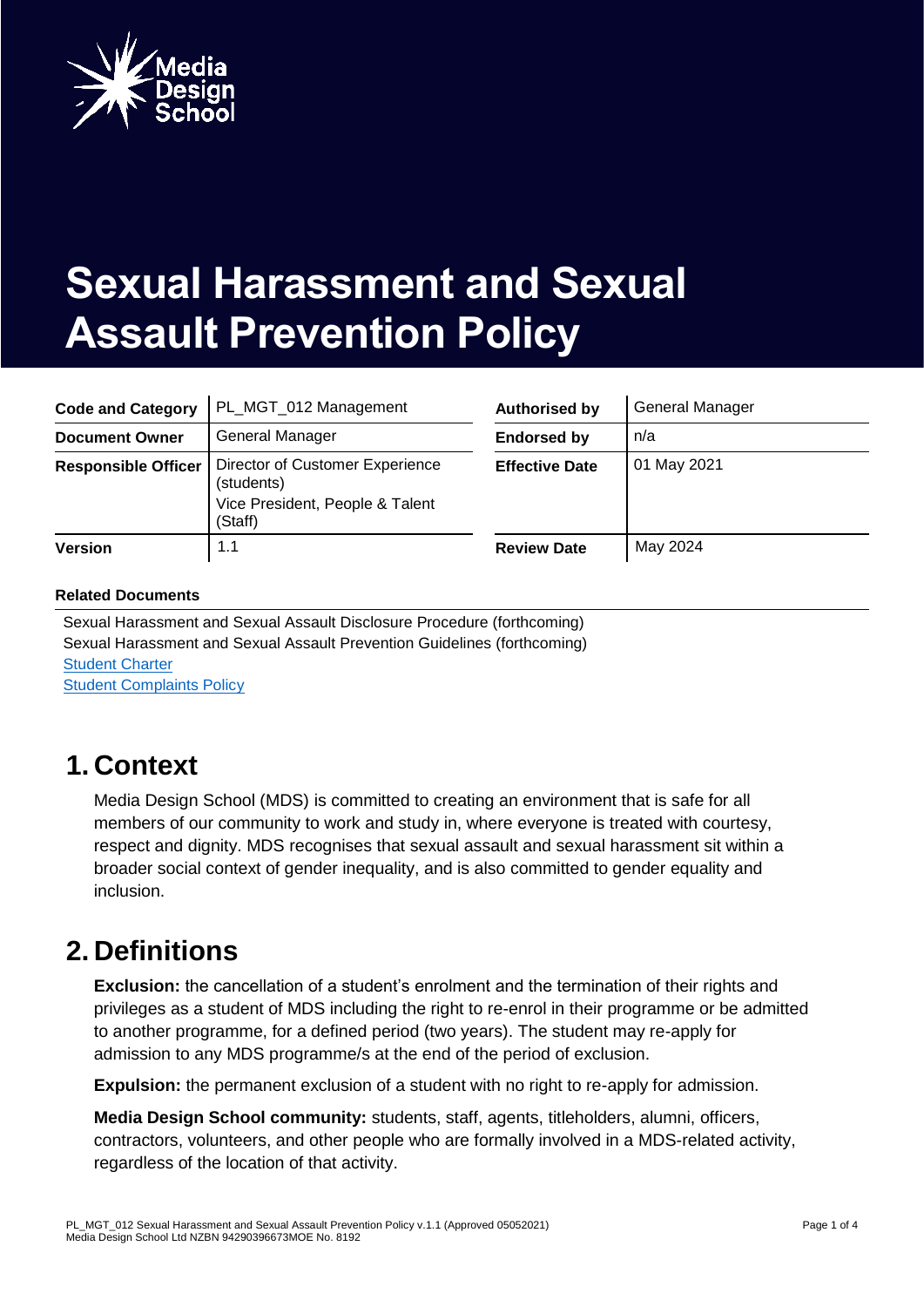**Procedural fairness:** a fair and proper procedure appropriate to the circumstances, where decisions are made without bias and are supported by evidence and communicated with reasoned argument.

**Sexual assault:** when a person is forced, coerced or tricked into sexual acts against their will or without their consent, or if a child or young person under 18 is exposed to sexual activities. Sexual assault is a form of sexual activity without explicit consent. Sexual assault is attempted or actual sexual contact performed without the active, verbal consent and positive physical cooperation of another individual.

#### **Sexual harassment:**

- *Physical behaviour, language or visual material of a sexual nature, which is unwelcome or offensive, and either repeated or significant enough to have a detrimental effect on the person subjected to it.*
- *A request for sexual activity together with an implied or overt promise of preferential treatment or a threat of detrimental treatment.*

(Human Rights Commission citing the Human Rights Act 1993)

Note: sexual harassment is a form of sex discrimination, can be obvious or indirect, can be physical or verbal, can be repeated or one-off and can be perpetrated by any gender towards any gender.

**Suspension:** the cancellation of a student's enrolment and the withdrawal for a specified time of the rights and privileges of a student, including the right to re-enrol as a student. Unless otherwise advised, the student has the right to recommence their studies at the end of the suspension.

### **3.Scope**

This policy applies to all members of the MDS community and visitors engaged or appointed by MDS while on campus or engaged in a MDS-related activity.

### **4.Principles**

Sexual harassment and sexual assault are unacceptable and will not be tolerated under any circumstances. In responding to sexual harassment and sexual assault, MDS will be guided by compassion, cultural competence and natural justice, and will provide support and protect confidentiality and privacy.

### **4.1.Prevention**

MDS will maintain an environment that minimises the likelihood of sexual assault or sexual harassment occurring.

- Expectations of appropriate conduct for staff and students will be clearly described in the *Student Conduct Policy* and *Staff Fair Treatment and Equal Opportunity Policy* or [agreement.](https://policy.csu.edu.au/document/view-current.php?id=237)
- Educative programs and activities will address specific issues around consent alongside the broader social context of gender inequality, ensuring that all members of the MDS community are aware of appropriate standards of conduct and know their rights and responsibilities.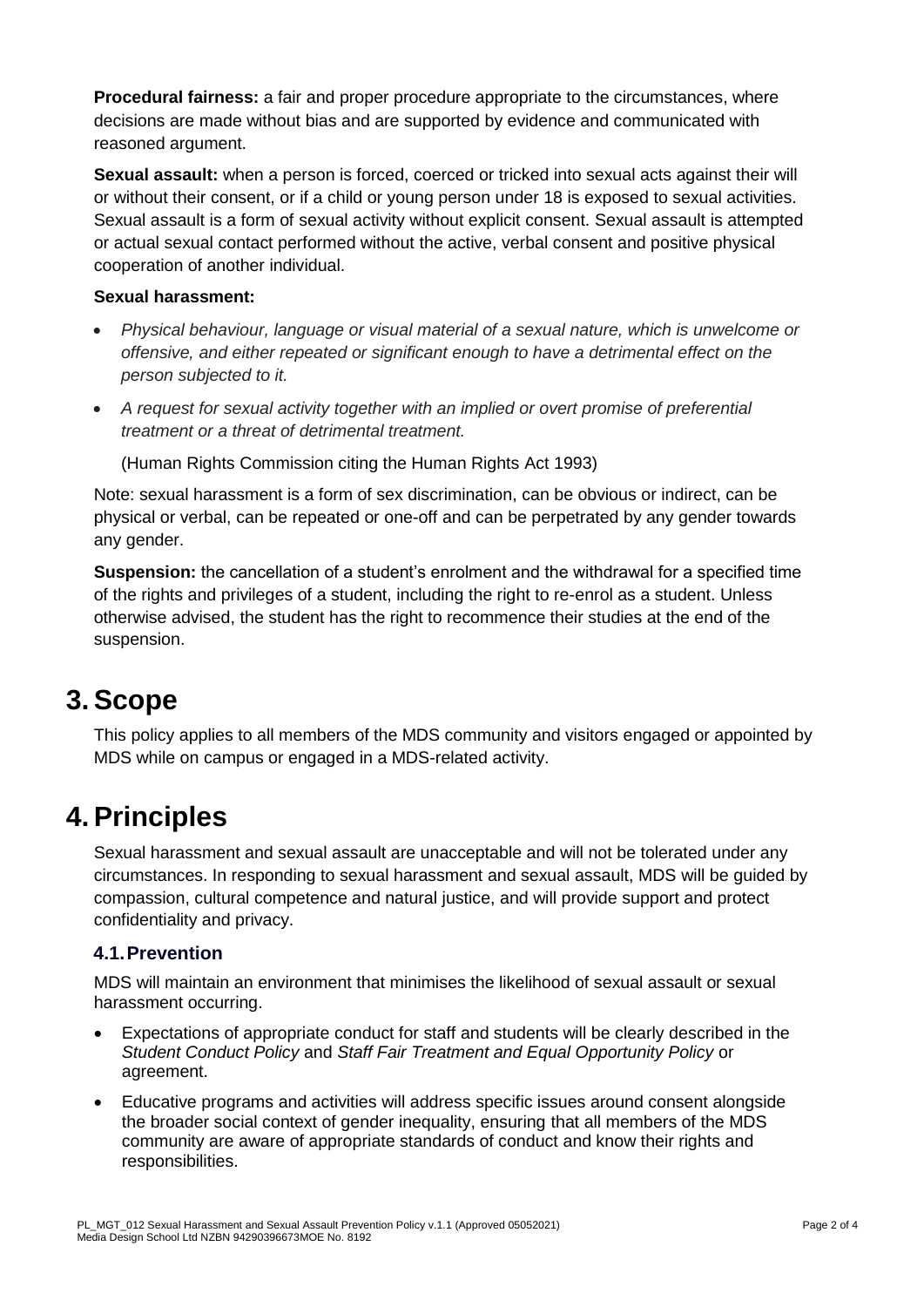### **4.2.Preparedness**

MDS will train staff to manage disclosures of sexual assault or sexual harassment, including where these lead to formal reports, creating a safe environment for students and staff to disclose.

- Written procedural guidelines will provide clarity and transparency for management of sexual harassment or sexual assault disclosures in a timely and sensitive manner.
- Staff who are likely to play the role of a 'first responder' will be trained and supported, understanding principles of compassion, cultural competency, natural justice and confidentiality and privacy.

#### **4.3.Response**

MDS will respond with care and compassion to disclosures of sexual assault and sexual harassment, prioritising the needs of the person who has experienced the assault or harassment.

- The safety and wellbeing of the person making a disclosure will be a priority in any response.
- People making a disclosure will be provided with support in the form of culturally appropriate and accessible resources and services, both within MDS and within the local community.
	- o MDS will ensure that free and confidential counselling services are available for students and staff, provided by a qualified professional.
- People making a disclosure will also be supported to decide whether to make a formal complaint (internally) or a formal report to the police.
	- o This decision will remain with the person making the disclosure unless mandatory reporting is required by legislation.
	- o Making a formal report to an external organisation such as the police will not preclude MDS from taking internal action as required.

### **4.4.Recovery**

MDS will support the person who has experienced the assault or harassment to continue to meet their work or study goals, making the necessary arrangements for changes to deadlines or schedules as required.

- First responders will provide access to a range of options designed to minimise further disruption to study or work goals, such as changes to assessment deadlines, enrolment records, timetabled classes or campus location.
- Disclosure of sexual assault or sexual harassment will be considered as grounds for special circumstances or special consideration allowed elsewhere in policy, facilitated by the responder to minimise the need for further disclosure.

MDS will not tolerate victimisation or reprisal following disclosure of sexual assault or sexual harassment.

MDS will conduct systematic reviews of the effectiveness of this policy to inform future improvements directed at preventing sexual assault and sexual harassment.

# **5. Relationships between staff and students**

- **Research candidates and supervisors**
- **Students and learning facilitators, lecturers or tutors**